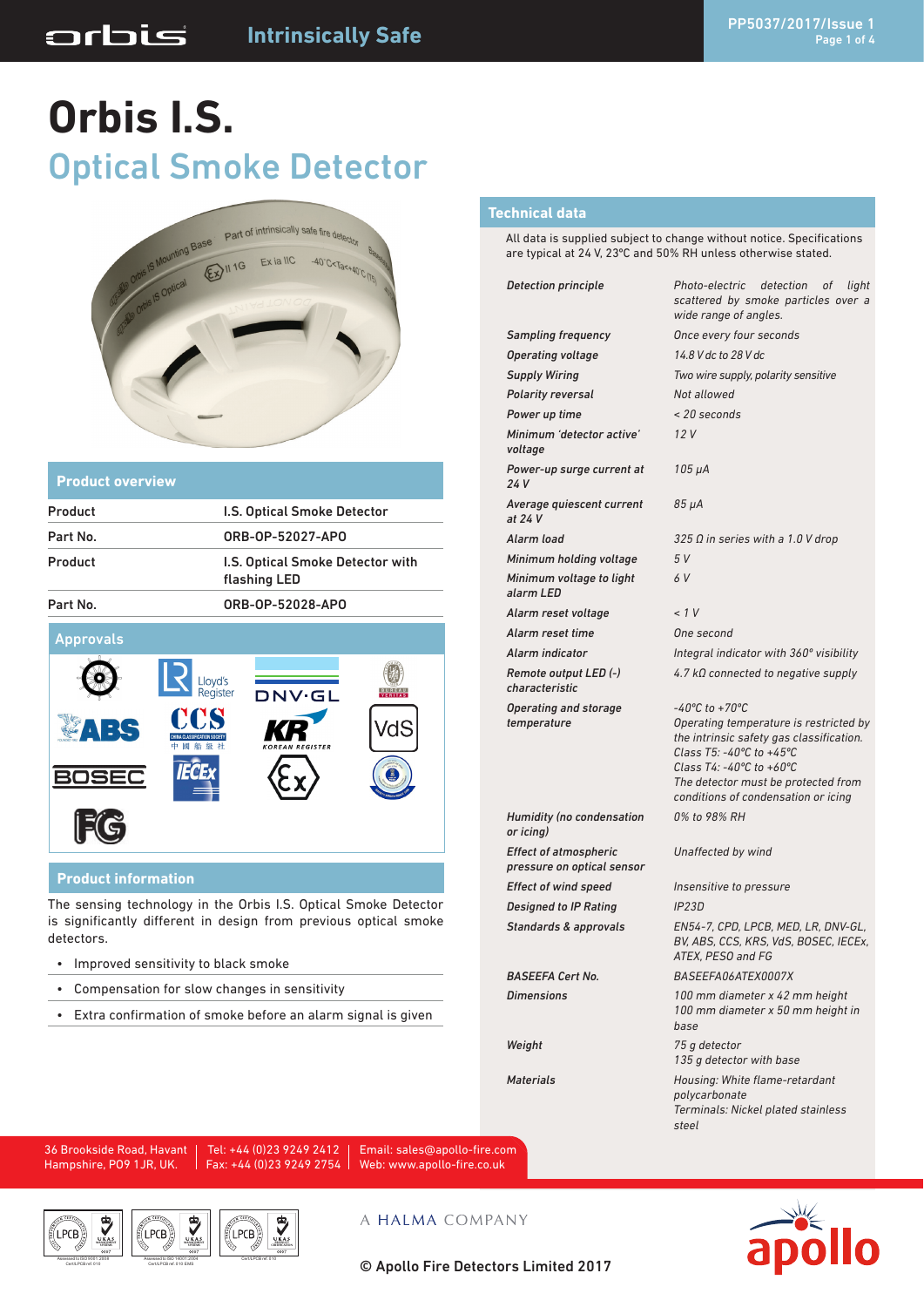#### Features

Optical smoke detectors have always been recognised as good detectors for general use. They are regarded as particularly suitable for smouldering fires and escape routes.

The performance of Orbis Marine optical detectors is good in black as well as in white smoke. In this respect Orbis detectors are different from traditional optical smoke detectors which perform far better in white smoke than in black.

Orbis I.S. Optical Smoke Detectors are also designed to reduce significantly the incidence of false alarms through over-sensitivity to transient phenomena.

Orbis I.S. Optical Smoke Detectors are recommended for use as general purpose smoke detectors for early warning of fires in most areas.

#### Operation

Orbis I.S. Optical Smoke Detectors work on the well established light scatter principle. The remarkable optical design of the Orbis I.S. Optical Smoke Detector enables it to respond to a wide spectrum of fires.

The sensing chamber contains an optical sensor which measures back-scattered light as well as the more usual forward-scattered light. Sensitivity to black smoke is greatly improved.

The detector is calibrated so that Orbis is highly reliable in detecting fires, but is much less likely to generate false alarms.

The stability of the detector-high reliability, low false alarm rate is further increased by the use of algorithms to decide when the detector should change to the alarm state. This removes the likelihood of a detector producing an alarm as a result of smoke from smoking materials or from another non-fire source.

#### Classification

Ex ia IIC T5 -40ºC<Ta <+45ºC (T4<60ºC)Ga

#### EMC Directive 2014/30/EU

The Orbis I.S. Optical Smoke Detector complies with the essential requirements of the EMC Directive 2014/30/EU, provided that it is used as described in this datasheet.

A copy of the Declaration of Conformity is available from the Apollo website: www.apollo-fire.co.uk

Conformity of the Orbis I.S. Optical Smoke Detector with the EMC Directive, does not confer compliance with the directive on any apparatus or systems connected to them.

#### Construction Products Regulation 305/2011/EU

The Orbis I.S. Optical Smoke Detector complies with the essential requirements of the Construction Products Regulation 305/2011/ EU.

A copy of the Declaration of Performance is available from the Apollo website: www.apollo-fire.co.uk.

## Marine Equipment Directive 2014/90/EU

The Orbis I.S. Optical Smoke Detector complies with the essential requirements of the Marine Equipment Directive 2014/90/EU.

## ATEX Directive 2014/34/EU

The Orbis I.S. Optical Smoke Detector complies with the essential requirements of the ATEX Directive 2014/34/EU.

# Orbis I.S. Optical Smoke Detector dimensional drawing

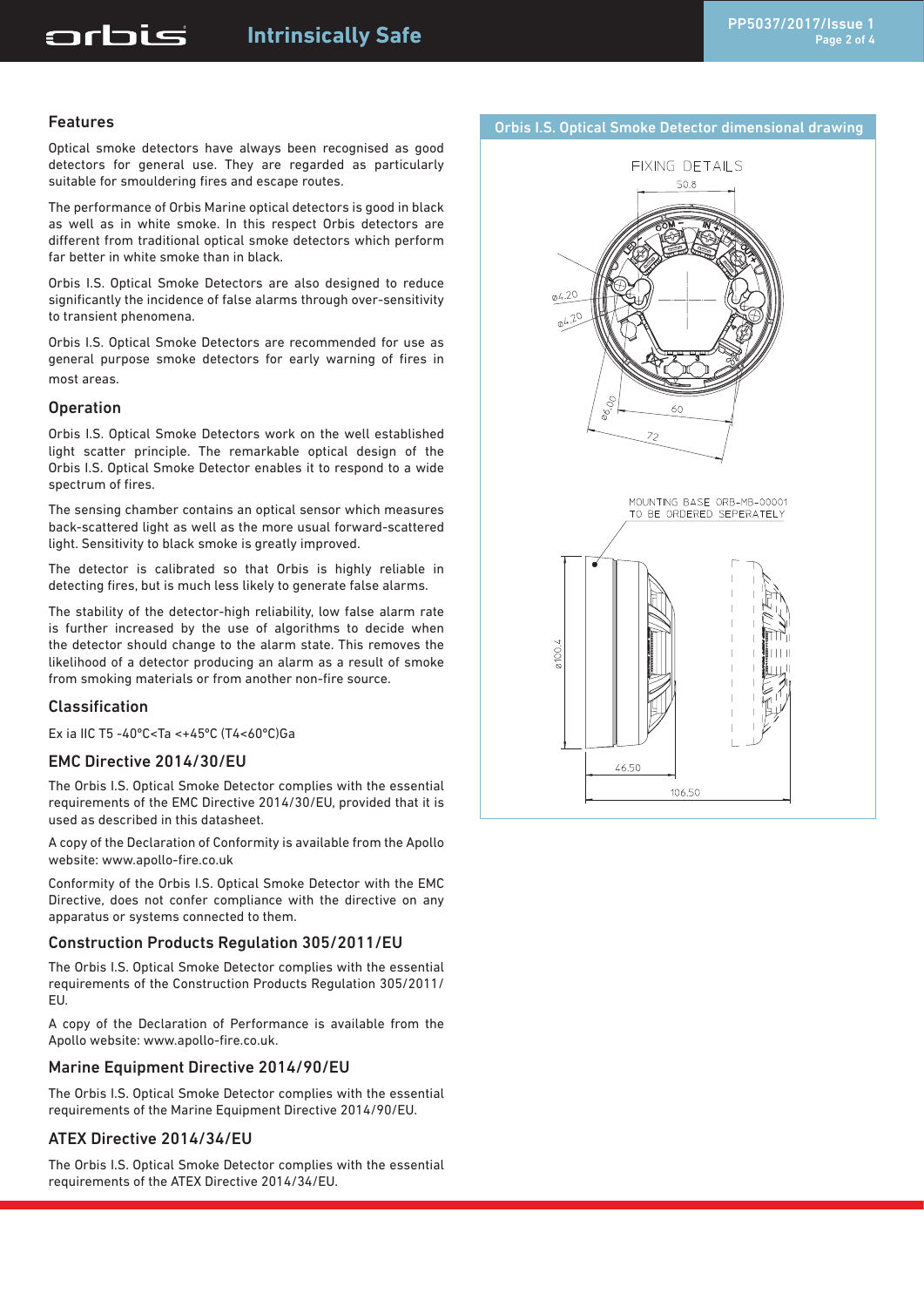#### Orbis detectors: LED status

| <b>Feature</b>          | <b>Description</b>                                                                                                     | <b>Red LED status</b>         | <b>Yellow LED status</b>                                                                       |
|-------------------------|------------------------------------------------------------------------------------------------------------------------|-------------------------------|------------------------------------------------------------------------------------------------|
| StartUp™                | Confirms that the detectors are wired in the correct polarity                                                          | Flashes once per<br>second    | No Flash                                                                                       |
| <b>FasTest™</b>         | Maintenance procedure, takes just four seconds to functionally test and confirm<br>detectors are functioning correctly | Flashes once per<br>second    | No flash                                                                                       |
| DirtAlert™              | Shows that the drift compensation limit has been reached                                                               | No flash                      | Flashes<br>once<br>per<br>StartUp<br>second<br>in<br>(Stops flashing when<br>StartUp finishes) |
| SensAlert™              | Indicates that the sensor is not operating correctly                                                                   | No flash                      | <b>Flashes</b><br>four<br>every<br>seconds (Flashes once<br>per second in StartUp)             |
| Normal<br>operation     | At the end of StartUp and FasTest (without flashing LED as standard)                                                   | No flash                      | No flash                                                                                       |
| Flashing LED<br>version | Detectors red LED flashes in normal operation (at the end of FasTest)                                                  | Flashes every four<br>seconds | No flash                                                                                       |